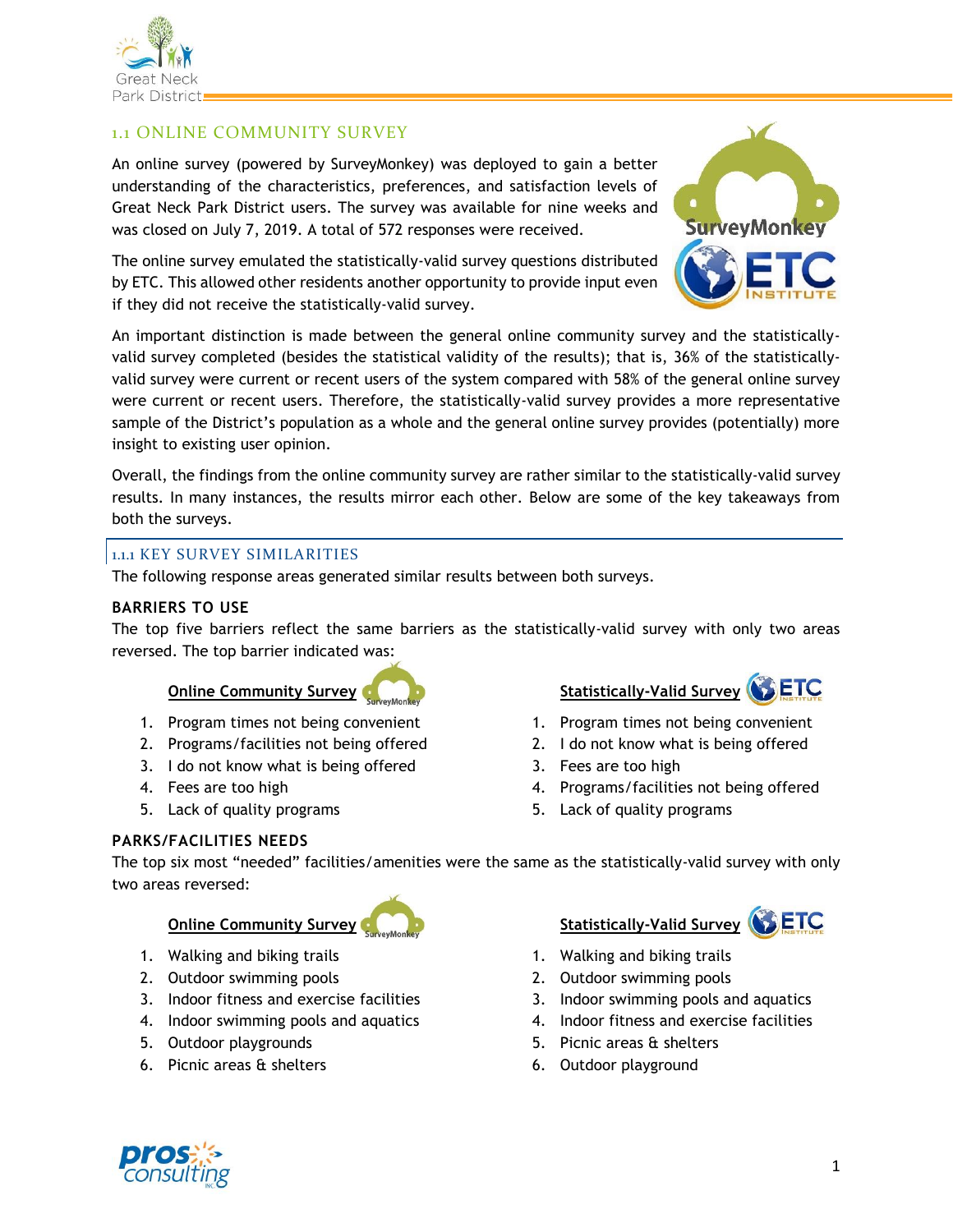### **PROGRAM NEEDS**

The top six most "needed" programs were also very similar with only a couple areas out of order:

### **Online Community Survey <b>COLLEGE COMMUNIST** Statistically-Valid Survey **COLLEGE**

- 1. Farmer's Markets
- 2. Fitness and wellness programs
- 3. Enrichment programs
- 4. Adult programs
- 5. Special Events
- 6. Theater/performing arts programs

### **TAX SUPPORT VS. USER FEES**

Both surveys indicate very similar perceptions to the degree of tax subsidy provided for various program areas.

#### **SATISFACTION WITH PARKS AND RECREATION SERVICES**

Both surveys indicated the same three services as having the highest level of satisfaction:

1. Number of parks 2. Maintenance of parks 3. Amount of open spaces

### **LEVEL OF SUPPORT FOR VARIOUS ACTIONS**

Both surveys indicate high support for two actions:

- 1. Develop new facilities (indoor/outdoor pool, community/recreation center, gyms, etc.)
- 2. Improvements/maintenance of existing parks and recreation facilities

Both surveys indicate low support (along with the most "not sure" response) for:

1. Construction of new sports fields (softball, soccer, baseball, etc.)

#### **ACTIONS MOST WILLING TO FUND WITH TAX DOLLARS**

Both surveys indicate a high willingness to fund the same amenities/facilities with tax dollars:

# **Online Community Survey Survey Monkey Community Statistically-Valid Survey COLLETC.**

- 1. Indoor pool
- 2. Exercise facility for adults 50+ years
- 3. Indoor workout/fitness area
- 4. Indoor recreation/community center
- 5. Walking and jogging track

#### **PREFERRED COMMUNICATION METHODS**

Both surveys resulted in the same top three and bottom two preferences regarding preferred communication methods:

# **Online Community Survey <b>Community Statistically-Valid Survey CO**

- 1. Park District program catalog/brochure
- 2. Park District website
- 3. Park District e-mail bulletins
- 1. Conversations with parks/rec. staff
- 2. Flyer distributed at school

3. Walking and jogging track 4. Indoor workout/fitness area

1. Park District program catalog/brochure

5. Indoor recreation/community center

- 2. Park District e-mail bulletins
- 3. Park District website

1. Indoor pool

- 1. Flyer distributed at school
- 2. Conversations with parks/rec. staff



- 1. Farmer's Markets
- 2. Fitness and wellness programs
- 3. Adult programs
- 4. Senior programs
- 5. Enrichment programs
- 6. Theater/performing arts programs